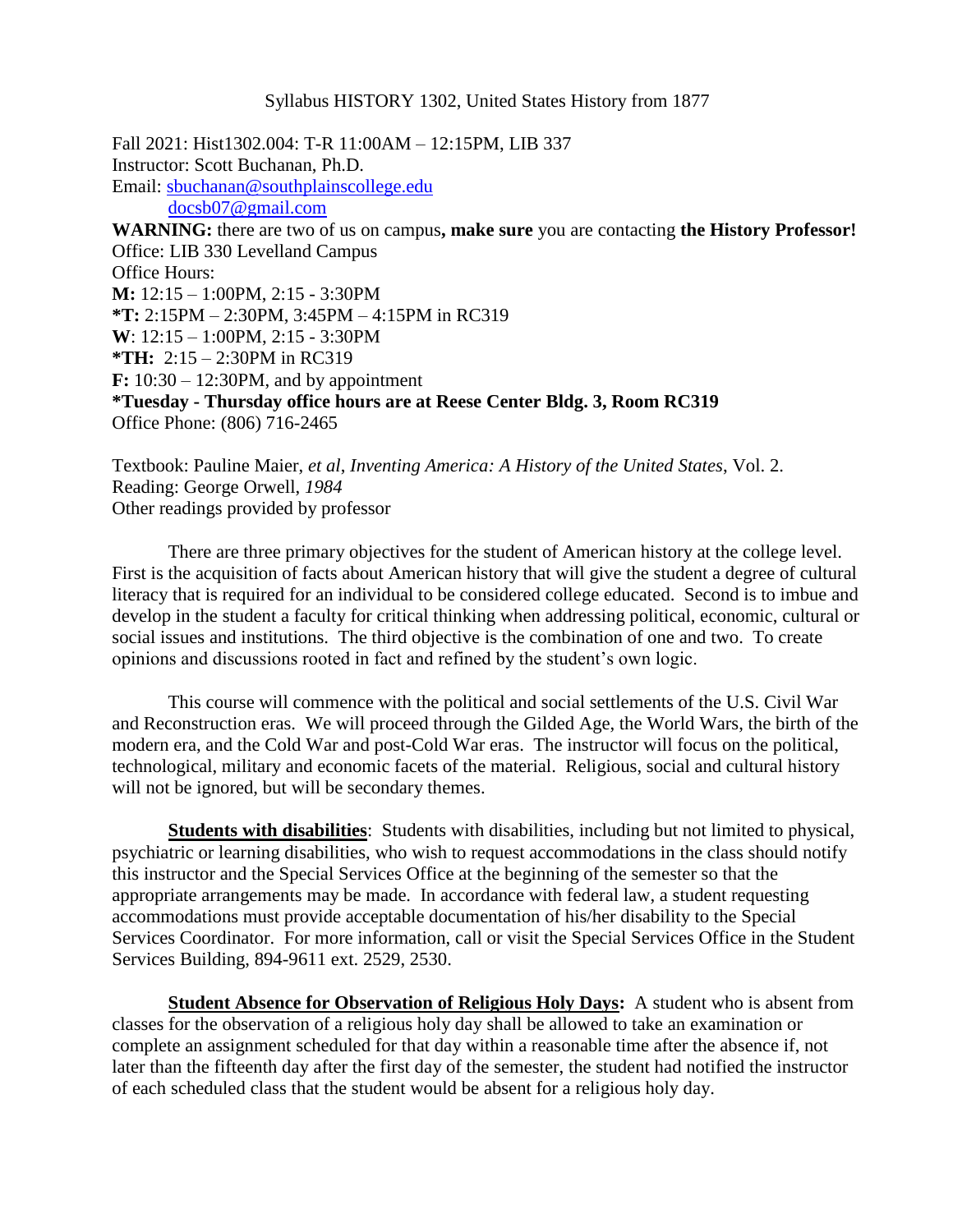# \***GRADE INFORMATION CAN NOT BE SENT VIA EMAIL**\*

## \*STUDENTS SHOLD CHECK THEIR GRADES WITH THE INSTRUCTOR\*

### \***LAPTOPS OR CELL PHONES ARE NOT PERMITTED\***

# **\*STUDENTS USING ELECTRONICS DURING CLASS WILL BE DROPPED\***

### \*DISRUPTIVE BEHAVIOR WILL RESULT IN THE STUDENT BEING DROPPED\*

**Extra-Credit:** Often during the semester students will find themselves in need of an extracredit assignment to offset poor exam performance or an attendance issue. Students opting to undertake this assignment will produce a book review four pages in length over a historical monograph they have selected with the instructor's approval (see book review instructions below). The student will turn in a typed, double-spaced, twelve-point font, four page review of the work and meet with him during his regularly posted office hours do discuss the concepts of the work. This meeting will not normally exceed twenty minutes. The application of the extra-credit points will be agreed on before the project commences. Extra-credit assignments will improve the final grade **up to** five percent if completed satisfactorily. An additional two percent may be earned by reading the completed assignment to the class.

#### Book Review Instructions

Begin with complete bibliographical information: author's name, full title, series name (if the book is part of a series), place of publication, publisher and date. Most reviewers even add the number of pages. This material is presented single-spaced, and serves as the title of the review.

The first part of the review tends to be descriptive, because a reader needs to know immediately what is being discussed. Sometimes a reviewer starts with the thesis of the book: What is the author trying to prove? What arguments support the thesis? What are the sources of evidence and how is this evidence used? Sometimes a reviewer begins with the author: is he or she an "authority"? What is the author's background? What major works has the author produced? A reviewer may want to signal stylistic qualities and special format features (maps, illustration, footnotes, bibliography, etc.). In some journals reviews are nothing more than description.

A good scholarly review, however, is also analytical. The reviewer wants to tell readers whether a particular book should be treasured or trashed. To do so he or she praises and criticizes. Sometimes these judgments can be anticipated in the initial description: sometimes a book is described first and then the reviewer adds a subsequent paragraph or two showing how the project succeeds or fails. The closing sentences often summarize the analysis.

When you review a book for History 1302, you may not be an expert on the subject matter, but you can still do more than simply describe an author's project. Are the thesis and its supporting arguments clearly presented? Is the author's methodology logical and consistent? Is all the relevant evidence fairly used? Are you convinced? To get expert help, do not hesitate to see what other reviewers have done: use book review guides in the library to find two or more scholarly review, and quote them in your own review if the make useful observations.